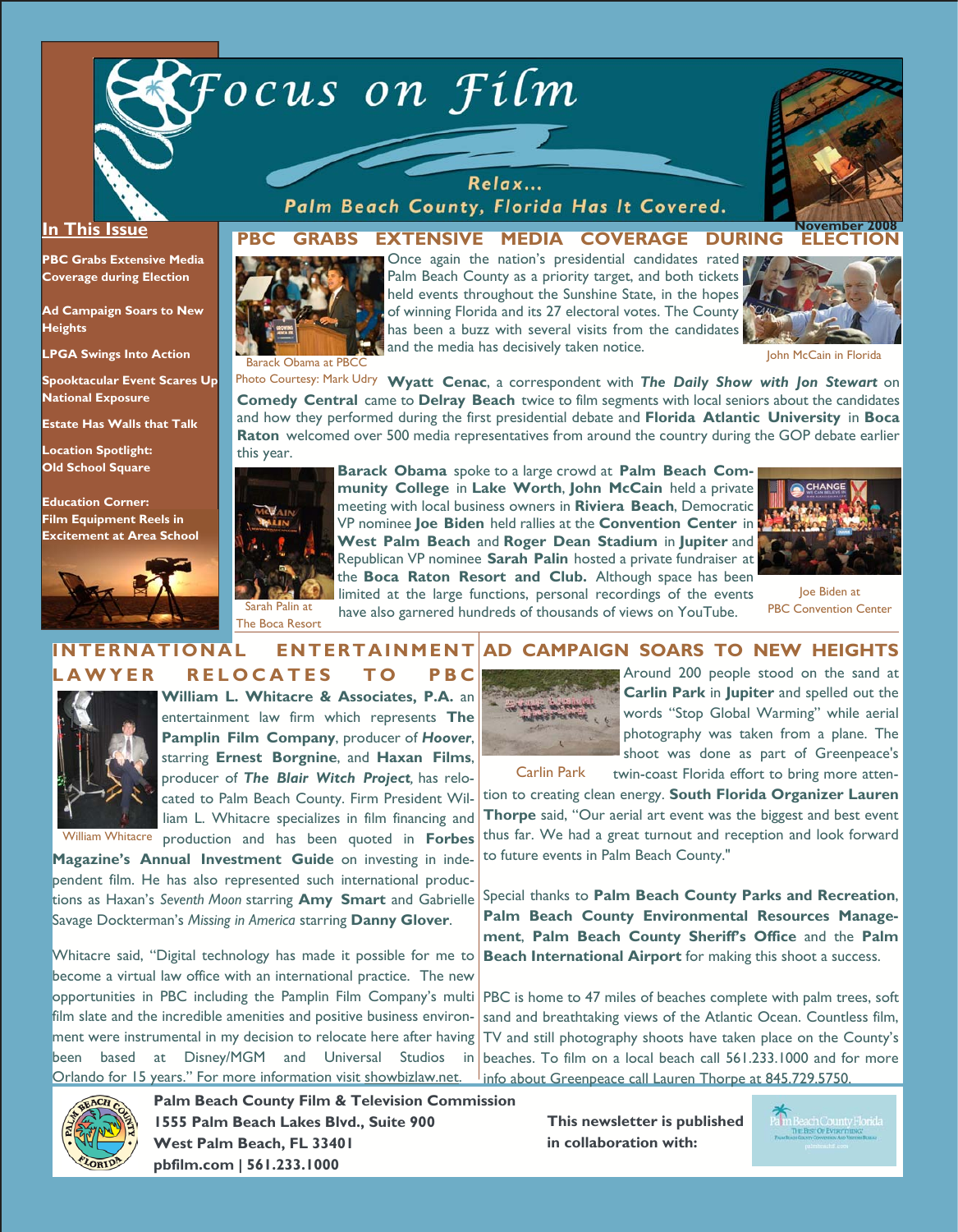**NBC** and the **Golf Channel** are airing nine hours of television coverage on this year's **ADT Championship LPGA Playoffs**, being held once again at the prestigious **Trump International Golf Club** in **West Palm Beach** from **November** 

**20-23**. The ADT Championship will host the top 32 women golfers in the world, competing for the season ending championship title and an unprecedented \$1,550,000 purse with a \$1,000,000 first place paycheck.

**The Palm Beach County Sports Commission** is helping to coordinate the event. The Golf Channel will air the telecasts on



November 20, 21 and 22 from 2:00pm-4:00pm ET and NBC will cover the event on November 23 from 3:00pm-6:00pm ET. For info visit lpga.com.



**INDIE MAKES INTERNATIONAL DEBUT** 



The award-winning independent film *Hiding Victoria* made its overseas premiere on **The Hallmark Channel** in Hungary last month. "I am pleased to see our film is getting out there on the world market," said **Director/Producer/ Writer Dan Chinander**. "We all knew *Hiding Victoria* would draw a universal audience, and are

pleased that it's premiering on the Hallmark Channel!"

Filmed at **G-Star Studios** in **West Palm Beach** and Minnesota in 2006, *Hiding Victoria* moved through the film festival circuit in 2007 winning a Best Feature Film Award and an Audience Choice Award. During the festival run *Hiding Victoria* was picked up by **Worldwide Film Entertainment** for international distribution and **Panorama Entertainment** for domestic distribution. It has sold in many countries including Poland, Romania, Israel, Australia, New Zealand, Greece, Sweden, Norway, Taiwan, Finland and Denmark. The film will make a theatrical release this month in Minneapolis/St. Paul. Producers Dan Chinander and Mike Madden are now in development on their next feature film, *Bluesman*. For more information please visit hidingvictoria.com.

## **SHARKS GO PRIMETIME IN NEW SERIES**



Shark Taggers

The Peacock Network is exploring the open seas with a group of daring marine biologists who have devoted their lives to tracking down the ocean's top predators

and hand-tagging them with cutting edge satellite transmitters in a new television show, *Shark Taggers*. Scientists are traveling to a number of exotic locations including three miles off the **Jupiter**  coast, where they shot recently for three nights in a row. The crew found accommodation at the **Holiday Inn Express** in **Juno Beach**. Every year thousands of sharks pass by Palm Beach County as they migrate between the Keys and North Carolina. Look for *Shark Taggers* during NBC's primetime line-up in 2009. For more information please visit nbc.com or call 561.233.1000.

## **LPGA SWINGS INTO ACTION BOCA RATON COMPANY GETS WILD**



**Allegro Productions** of **Boca Raton**  is expanding the educational horizons of students in all fifty states and Canada, through its award-winning videotape

series, **Science Screen Report** and **Science Screen Report for Kids.** Allegro is going into its 39<sup>th</sup> year of production on the series and has just acquired the North American rights to a new series called *Wild Events*, a seven part series on wildlife. The series will be released with Science Screen Report over the next few school years. Allegro has also moved to new digs complete with a postproduction facility.

**Director of Corporate Relations Scott Forman** said, "As we enter our 4th decade of production, it is more important than ever to get students interested in pursuing careers in science, or to at least have a better understanding of the impact science has on the way we live, work and play." For more info visit <u>allegrovideo.com</u>.

## **PBC OFFICE EARNS PRESTIGIOUS AWARD**



**The Palm Beach County Economic Development Office (EDO)** has been given an honorable mention for its globalization program titled "21<sup>st</sup> Century Strategic Economic Development Plan: A Global Commerce Initiative" by the **International** 

**Economic Development Council (IEDC)**. **IEDC Chair, Robin Roberts Krieger** said, "Economic development efforts have long been a keystone in the quest to bolster the economy and improve quality of life in every locality across the country. With the award, we laud trendsetting organizations like the Palm Beach County Economic Development Office for leading the charge."

The goal of this initiative is to improve the quality of life in PBC through economic growth. In 2005, the Economic Summit in PBC recognized the film and television industry as one of the seven cluster industries that will help the County compete in the global marketplace. Presently, seven PSA's are being rolled out to serve as a recruitment tool to encourage students to seek out educational programs within the seven clusters. The PSA's are airing on Channel 18, 19 and 20, as well as in Middle and High School classrooms throughout the County. For more info visit industriesofthemind.net.

**ARTSY PROFESSIONALS RETURN TO PBC** 



Illustrative and editorial photographer **Greg Ross** and his wife **Pam Ross**, who is a designer, illustrator and painter, have returned to West Palm Beach after living in Napa,

California for four years. The year-round warm weather and a variety of business opportunities including doing food photography for Shula's Restaurants brought them back to the Sunshine State.

Pam Ross said, "After 4 years away in Napa, California, an easterly wind is blowing us back to Palm Beach County, where Greg and I once again look forward to resuming our creative photography and design business as well as our keen interest in working to focus community awareness towards the visual arts." For more information visit rossstudio.biz or call 707.224.1117.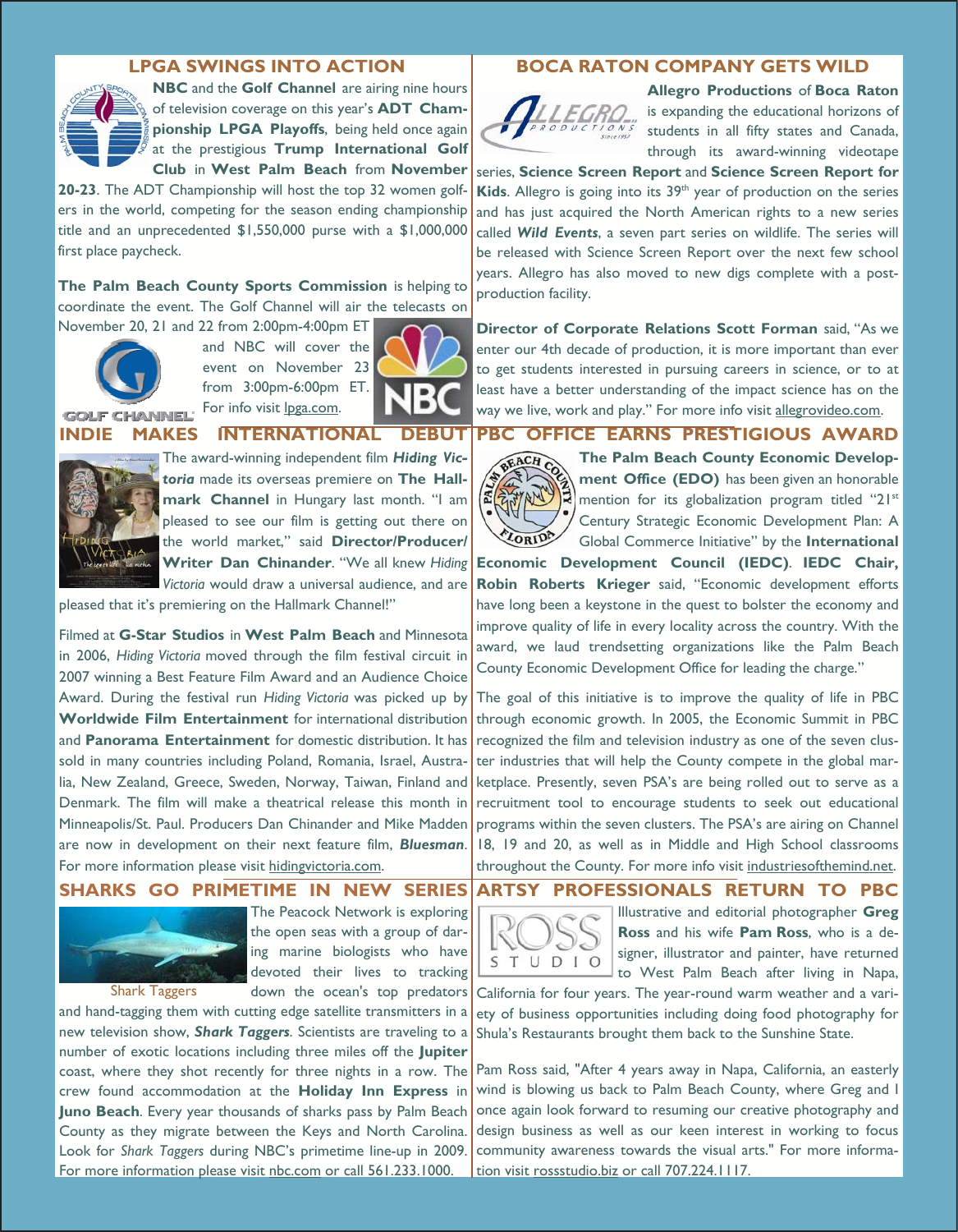# FILM EQUIPMENT REELS IN EXCITEMENT FUTURE STARS SHOWCASE THEIR TALENT



**AT AREA SCHOOL...The Palm Beach County Film and Television Commission (FTC)** in collaboration with **The Education Network Channel 19 (TEN)** recently showcased state of the art film equipment inside the TV Studio at **Spanish River High School (SRHS)** in **Boca Raton**. **SRHS Film and TV Instructor,** 

**Randy Weddle** said, "The students were full of questions and totally motivated to learn and use the HD camera, lighting, and sound equipment. I'm sure there will be some excellent projects produced in the future…this is a great initiative, and the students

are especially fortunate to have this opportunity."

The equipment, housed at TEN facilities in Boynton Beach**,** is available to loan out for free to Palm Beach County schools that have a structured film and TV program as well as Palm Beach Community College. The FTC and TEN will be showcasing to at least five more schools during the school year. For more information about the loan pool, please e-mail Frank Gorora at gororaf@palmbeach.k12.fl.us or call 561.233.1000.

**SPOOKTACULAR EVENT SCARES UP NATIONAL EXPOSURE...The Travel Channel** 



spent two days shooting the *X-Scream Halloween* haunted house at the **G-Star School of the Arts** in **West Palm Beach** for *America's Scariest Halloween Attractions*, a one-hour special that features the most frightening haunted house attractions. G-Star welcomed thousands of patrons to six

different haunts which included a real WWII DC-3 airplane in *Flight 666,* a maze of school buses in *Ghoul School*, a walk through nightmare infested woods in *Camp Mayhem,* runaway mine carts in *Deadman's Mine* and sword fights on a pirate ship docked at Skull Island in *Cross Bones*.

Each year a new show is built out by 200 students with over 80 students acting in the haunt. For more information please  $\blacksquare$ call 561.386.6275.



#### **ESTATE HAS WALLS THAT TALK**



Homes that harbor secrets from the past are the focus of the **HGTV** television show, *If Walls Could Talk*. The series produced by **High Noon Entertain-**

**ment** shares lore and intrigue from homes rich in history and features homeowners who come across artifacts and discover fascinating tales attached to them. Recently, an episode was shot at the former Kennedy estate in **Palm Beach County** that used to be known as the winter White House when President John F. Kennedy was in office.

The audience was treated to an in-depth tour of the beachfront estate. Included in the tour was the desk that John F. Kennedy wrote his inaugural speech on and the bed he spent his last night in. Check your local listings for air dates and times or visit hgtv.com for more information.

## south flori EENTR

**The South Florida Fair** is once again searching for the most talented **Starz** and **Battle of the Bands** contestants. Audi-Feb. 1, 2009 tions will be held on Saturday, December

6 from 10:00am-6:00pm, Sunday, December 7 from 12:00pm-6:00pm, Monday, December 8 from 5:00pm-8:00pm and Tuesday, December 9 from 5:00pm-8:00pm. All contestants will be given an assigned date, time and location for their audition once the entry form has been received. There is no entry fee, but all entry forms must be postmarked, e-mailed or faxed by 5:00pm on Friday, November 28, 2008. To fill out an entry form or for more information visit southfloridafair.com and click on the Starz logo.

The South Florida Fair will be held from **January 16-February 1, 2009** at the **South Florida Fairgrounds** in **West Palm Beach.** 



## **AND THE NOMINEES ARE...**



*Goodbye Mothers,* a film that made its one and only U.S. screening at the **2008 Palm Beach International Film Festival (PBIFF)**, has been selected as Morocco's representative in the Academy Award's ®

Mounim and Samuel Foreign-Language Film Category. The film screened as part of a special program, "Visions of Morocco," developed by PBIFF to give the community a chance to see cinema and culture through the eyes of these Moroccan filmmakers. Two of the film's stars, **Tarik Mounim** and **Mark Samuel** attended the festival to support the film.

**PBIFF Chair Yvonne Boice said, "**The festival makes it possible to bring films like *Goodbye Mothers* to Palm Beach County giving the community a unique, cultural experience and perspective that would otherwise go unseen." The 14<sup>th</sup> annual PBIFF will be held April 23-30, 2009. For more info call 561.362.0003 or visit pbifilmfest.org.

## **FILMMAKER 'CAN'T WAIT' TO SHOOT NEW**



by actor and film producer **Robert Gordon Spencer** (*Cashmere Mafia*, *Law & Order*) will shoot in South Florida. The film, which is a comedy about life and friendships will be produced by

Double Negative

Spencer's production company **Bat Pig Pictures**. Bat Pig is made up of actors, directors, and production teams from West Palm Beach, New York City, Texas and Louisiana and has produced two short films, *Double Negative* and *Expectations*.

Recently joined by **Actor/Producer/Director Louis Mandylor** (*My Big Fat Greek Wedding*) to direct *Kevin Can't Wait,* Spencer said, "What better place to make a movie than Palm Beach County and South Florida."For more info visit batpigpictures.com.